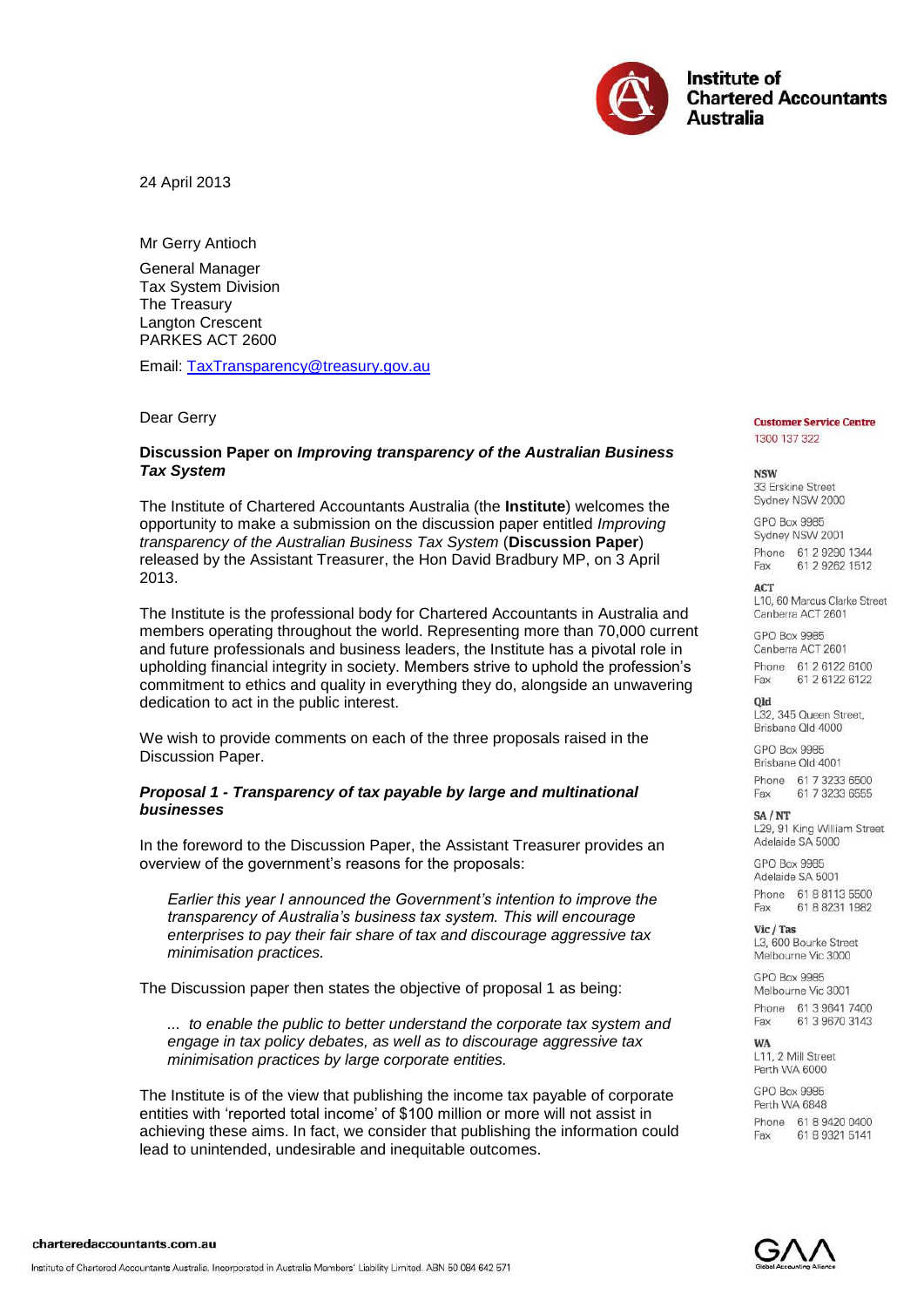Our reasons for this view are given below.

# *Meaning of "fair share of tax"*

Broadly, the tax legislation that has been put in place by Parliament determines the amount of tax that a corporate entity is required to pay.

Therefore, it should be that an entity that complies with the tax law is paying the correct amount of tax. We are therefore somewhat perplexed by the use of the term "fair share of tax" in this context as though this may be a different amount to that prescribed in legislation. If the Commissioner of Taxation believes it is necessary to challenge a taxpayer's interpretation of the law, the tax law gives the Commissioner the power to amend the assessment and for the taxpayer to have the right to challenge the Commissioner's view.

It is therefore unclear to us how the reporting prescribed by the first proposal will achieve the stated objective which is to "encourage" taxpayers to pay their fair share of tax.

If there are concerns that a different amount of tax ought to be levied in a particular set of circumstances, the tax policy underlying that proposal should be open to debate as to whether the tax laws should be amended.

#### *Discourage aggressive tax minimisation practices*

In the Institute's opinion, the proposal is an attempted shortcut that will be largely ineffective in discouraging aggressive tax minimisation. A united effort between governments and the OECD to counter aggressive tax minimisation practices is already underway, with the starting point being an investigation into base erosion and profit shifting (BEPS). We believe that this is the appropriate way forward because the BEPS is a global problem and it requires a global solution.

#### *Potential for misunderstanding*

The Institute firmly believes in the desirability of well-informed public debate on tax policy. However, we stress that the quality of such debate should not be compromised by potentially misleading information.

Tax legislation is extremely complex and we query whether the proposed presentation of certain information will in any meaningful way allow the public to better understand the business tax system. Rather the Institute considers that there is a clear risk that this raw data (required to be reported under the first proposal) will lead to a misunderstanding by the general public.

As a starting point, the proposal requires disclosure of a company's total income. Typically, this is the figure disclosed at item 6 of a company's income tax return. Importantly, 'total income' is the gross amount of accounting income before expenses are applied to determine a company's net (accounting) profit or loss. In many cases, total income will have very little correlation with a company's assessable income because, as acknowledged in the Discussion Paper, "total income may include amounts of exempt income, non-assessable and non-exempt income and foreign source income. It may also include extraordinary amounts of revenue such as net domestic or foreign source gains arising from events outside the ordinary operations of the entity".

This list is by no means exhaustive, but it should be sufficient to demonstrate that there are numerous reasons why a company's total income will (almost invariably) have little bearing on



Institute of **Chartered Accountants** Australia

2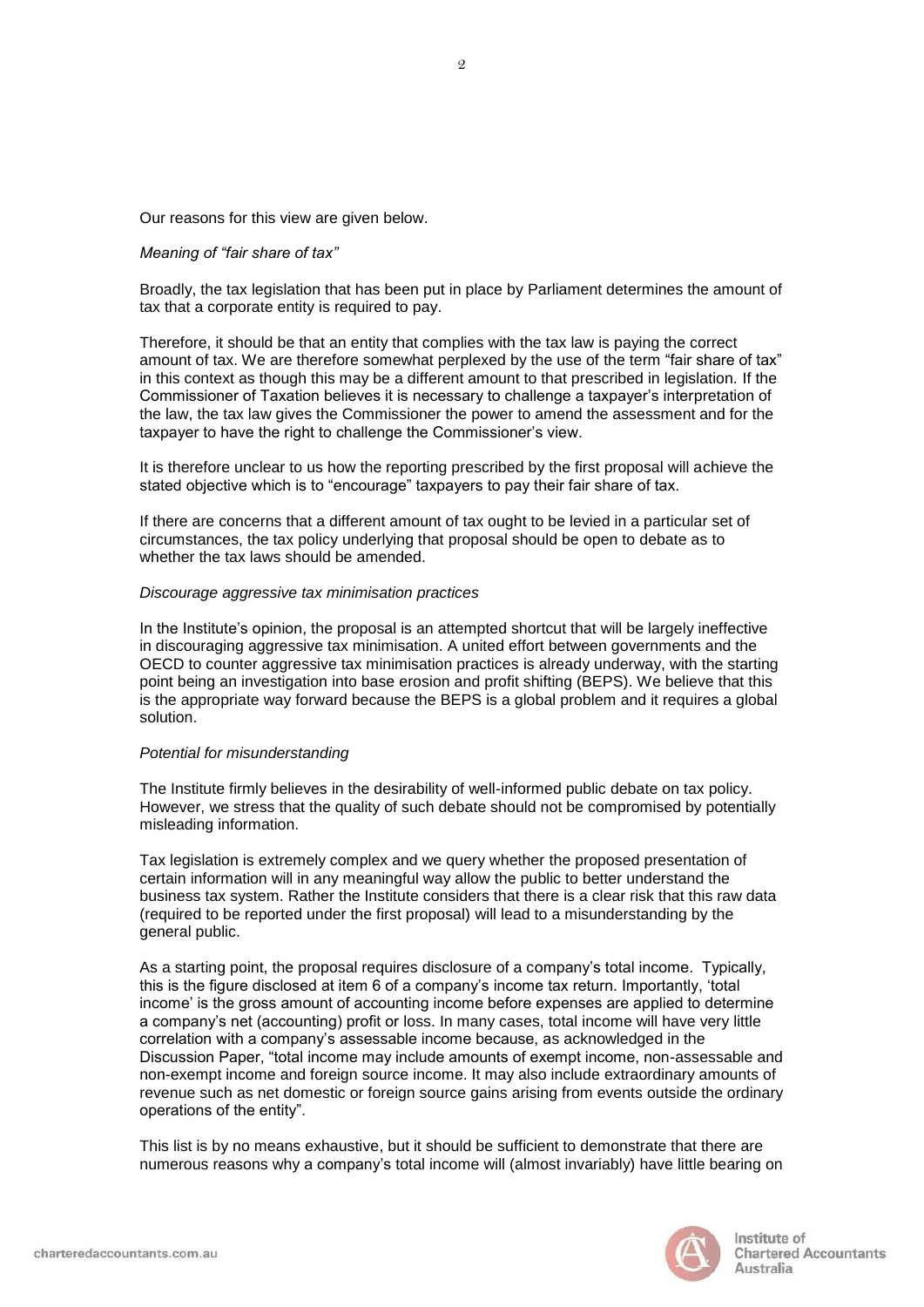the quantum of a company's taxable income. The amount of tax payable in respect of the amount of a company's total income will, therefore, be open to misinterpretation.

Our second point is that there are often large differences between a company's accounting profit and its taxable income. Differences between accounting profit and taxable income will arise due to fair value accounting that is not reflective of tax law, accounting consolidation versus tax consolidation, difference between tax and accounting rates of depreciation/amortisation on assets, and carry forward tax or net capital losses.

In turn, tax payable is likely not to be 30 per cent of taxable income for a variety of reasons including where the taxpayer is eligible for foreign income tax offsets, franking credits, research & development tax offset, etc.

In our view, none of these differences relate to aggressive tax planning, tax minimisation or an attempt not to pay the correct amount of tax, rather they are a product of an intentional fiscal policy.

Our third point is that the general public may compare the reported financial data of one company with another. In this context, the information disclosed under proposal one may be very misleading. For example, consider entities within certain industries such as the food industry that have very small margins. By reporting relatively high total income in proportion to taxable income, the raw figures may be prone to being misinterpreted as meaning that one company is more tax aggressive than another (as what appears to be the case in example 1 in the Discussion Paper).

Notably, example 1 in the Discussion Paper appears to recognise that there will be anomalies with the disclosure of the proposed raw data. We, therefore, fail to see how this proposal will "improve the transparency of the business tax system" or "enable the public to better understand the corporate tax system and engage in tax policy debates". This is because the figures, in themselves, do not show why each of the companies' taxable income is less than its total income and the basis for the amount of income tax paid in the case of B1 Ltd is less than 30 per cent of taxable income.

In summary, the severe limitations of the raw information to be disclosed will be apparent to tax professionals but will not be to the general public. We are concerned that users of such information might jump to incorrect conclusions leading to unfair outcomes such as reputational damage, consumer backlash, etc.

# *Compliance costs to avoid reputational damage*

The Discussion Paper notes that the information to be published by the ATO would be sourced from tax returns so that no additional compliance costs would be placed on taxpayers.

At first glance that appears to be true. However, given there is the potential for the disclosed information to be misconstrued by users (as noted above), the Institute has concerns that a significant burden could be placed on affected entities for example to provide additional information to the public. In particular every company that has a:

- Low ratio of taxable income to gross income
- Low ratio of tax paid to taxable income

will be exposed to the risk of activists or campaigners attacking its reputation and will need to consider investing heavily in preparing public material to protect its reputation.

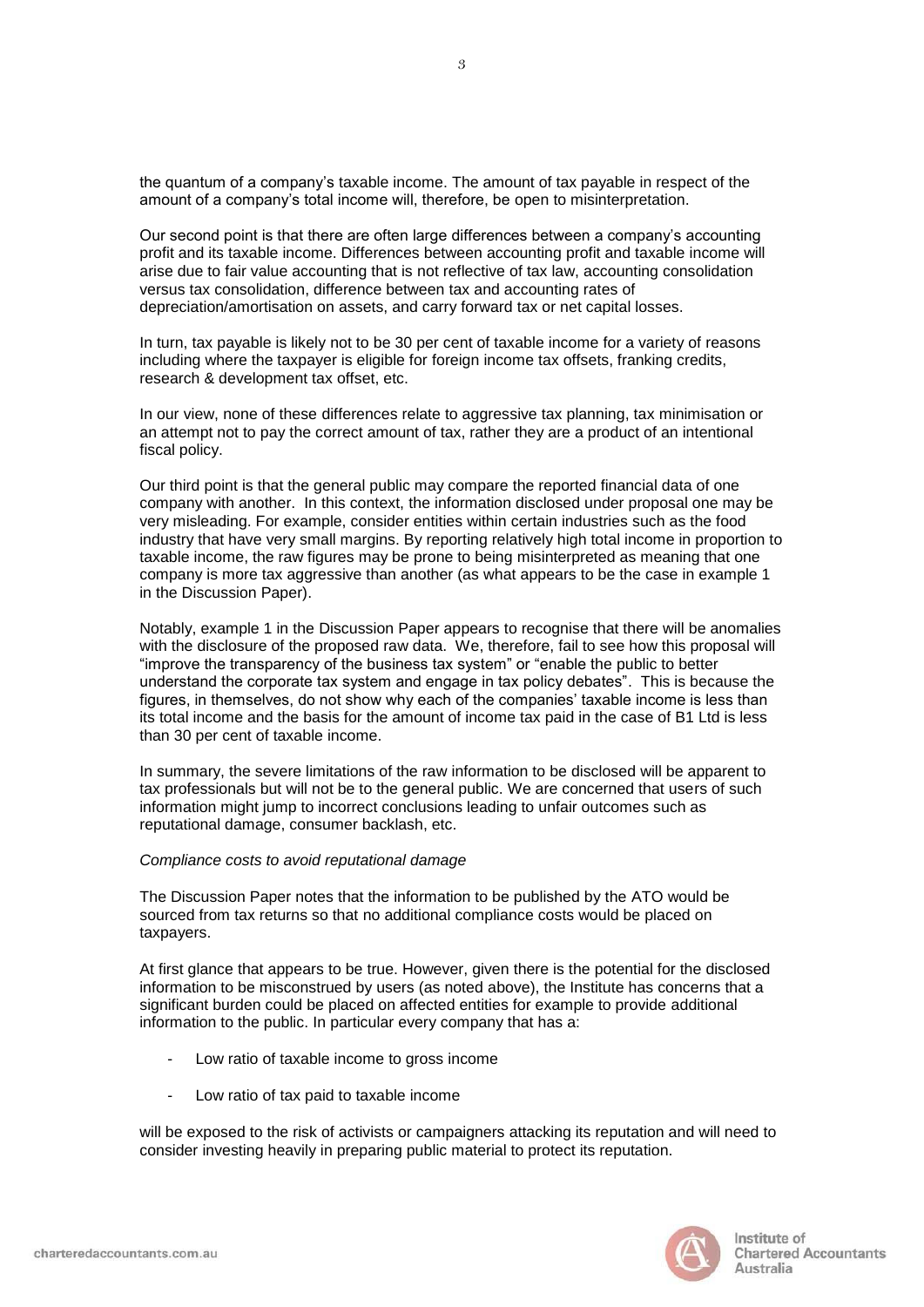A low threshold of \$100 million total income could put an inappropriate compliance burden on those smaller companies (in particular large proprietary companies) which have less sophisticated media or communications processes or outlets.

# *Proprietary companies*

Listed companies have a wide range of information in the public domain but this is not necessarily the case for all large proprietary companies. For example, large proprietary companies that were formerly exempt proprietary companies that continue to satisfy the criteria in the (former) section 319(4) of the *Corporations Act 2001*, are able to maintain their exemption from lodging financial reports with the Australian Securities and Investments Commission (ASIC). There are a number of family owned and managed companies that fall within this category.

Our members are particularly concerned that proposal one, which requires the ATO to disclose the identity of the company in addition to certain financial information would be sufficient to reveal the identity of the family members that control the company and their private circumstances. This appears to be the case despite the government's assurances that privacy should be maintained over the tax affairs of individuals.

#### *International perceptions*

The Institute considers that a decision to publicly disclose confidential tax return details of large companies on a unilateral basis is premature from a global perspective. We believe that the government should wait to see the OECD's action plan on ways to tackle BEPS (multilaterally) due this July and in particular whether publicly disclosing tax return details of large companies is contemplated under that plan. Doing otherwise sends the wrong message to (current and potential) foreign investors in Australia.

(So far as the Institute is aware Denmark is the only other country reporting the tax paid by large companies, and even then is not reporting their total revenue).

# *Other taxes*

We have focused our attention on the income tax disclosures but many of our concerns apply equally to MRRT and PRRT disclosures.

# *Proposal 2 - Publishing aggregate collections for each Commonwealth tax*

The Institute is supportive of this proposal in principle. However, we believe that more detail needs to be provided especially in regard to what aggregated collections would be published under this proposal.

The Discussion Paper notes that in order to protect the privacy of individuals, "the proposal would not apply if the information could reveal the identity of individual (natural person) taxpayers". This privacy issue also needs to be seriously considered in the context of large privately owned companies because there is often an intrinsic link between the name of a (say) private company and a high profile individual.

# *Proposal 3 - Enhanced information sharing between Government agencies*

More detail of this proposal is also needed before it can be properly evaluated.

More specifically, in regard to processes related to the Foreign Investment Review Board (FIRB), it is unclear:

4